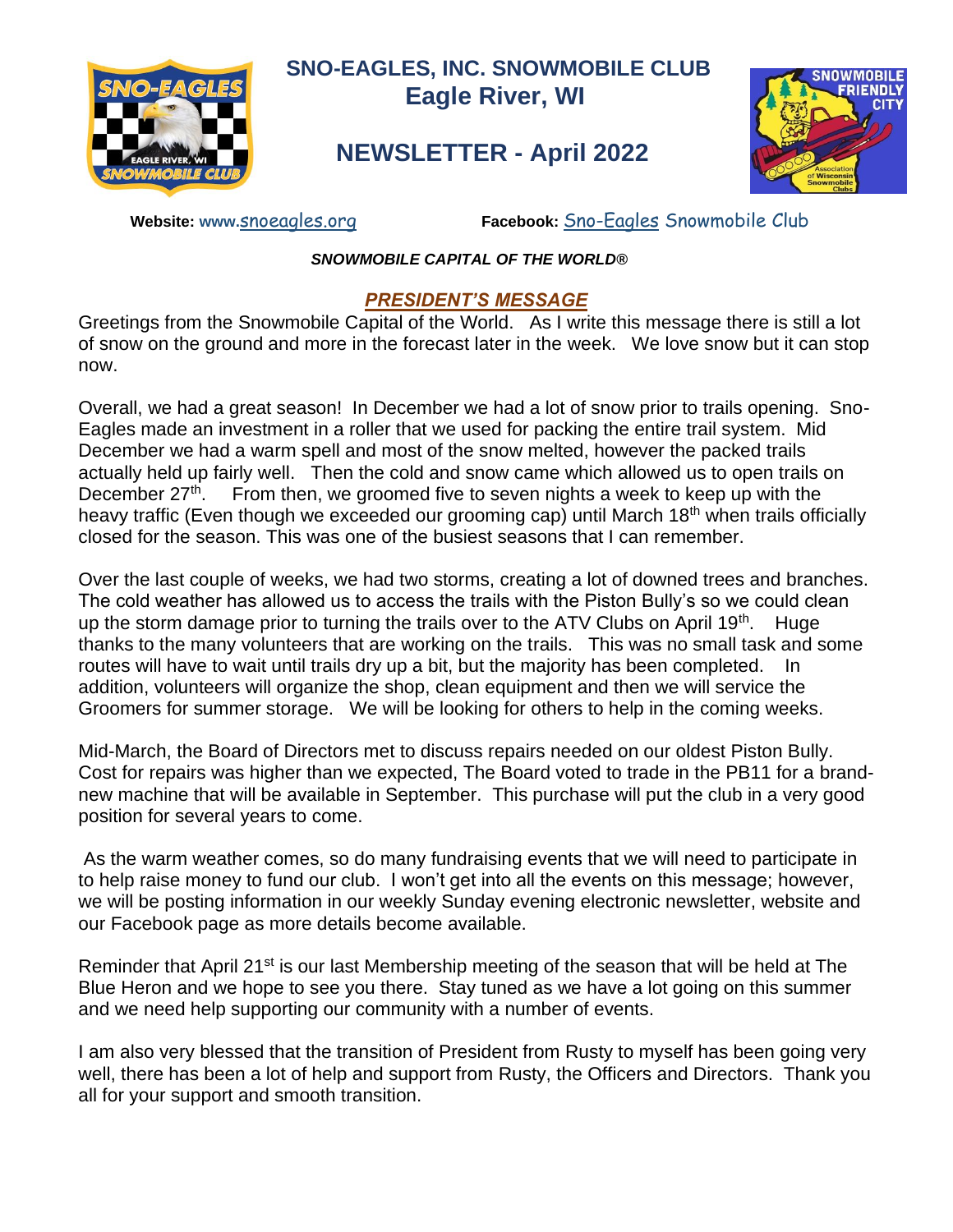### **Thanking our March Volunteers:**

Let us all thank our volunteers who helped the club.

### **Constant Contact , Membership, Website, Weekly Email:**

Carole Linn **Newsletter:** Ken Storms **Volunteer Coordinator** Sandy Lathrop

### **2021 – 2022 Volunteer Recognition**

We want to recognize all the member volunteers that helped the club in the following areas:

- WCDC Food Concession Booth
- Trail Brushing, Maintenance and Signs
- Groomer Equipment Maintenance
- Building Maintenance
- Trail Map Sales
- Clothing sales
- Groom to Ride sales
- Snowmobile Safety Course
- Weekday Away
- Weekend Away
- Miss Sno-Eagle
- Trail Easements
- Publicity and Marketing
- Facebook and Constant Contact
- Daily Trail Reports and SNARS reporting
- Pond Hockey cleanup

The list is extensive and the volunteers are many. The club wishes to thank all who gave their time and talent in support of the club. I hope other members will join us and volunteer!

### *Keith Nettesheim,* **President**

[Knett01@gmail.com](about:blank) 715-617-2898

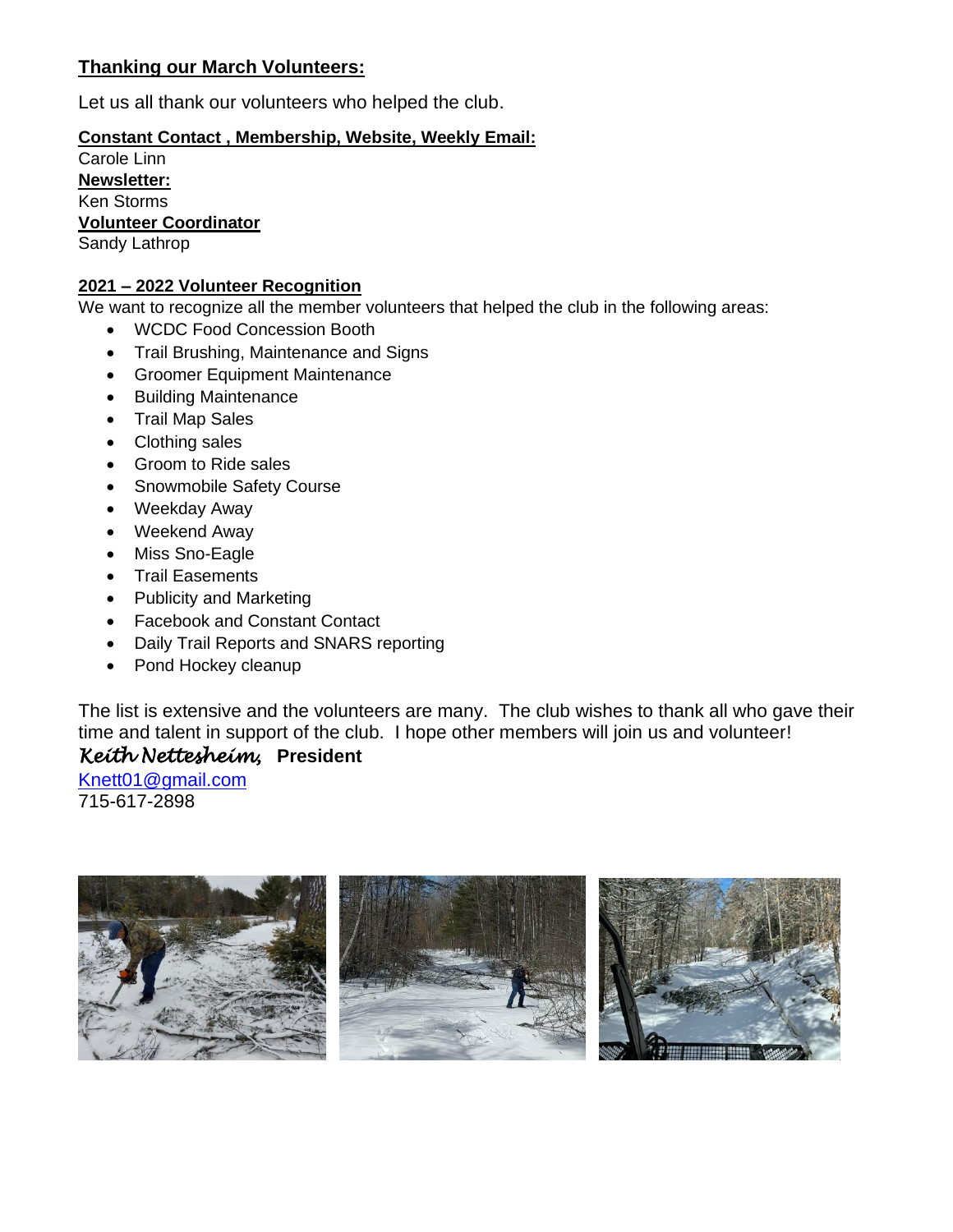### *TRAIL BOSS REPORT*

After six years of loyal and dedicated service, Trail Boss Brian Scheid has resigned from that position. We are grateful to Brian for his six years of service, generous commitment of time, and outstanding accomplishments while serving as trail boss.

Until the trail boss's responsibilities are assigned to other club members, the President, Keith Nettesheim, will assume those responsibilities.

If you are interested in helping or have any questions, please contact Keith at 715-617-2898 or email Keith [here](mailto:Knett01@gmail.com)

### *LAST MEMBERSHIP MEETING OF THE YEAR*

Our last membership meeting until September will be Thursday April 21 at the Blue Herron Restaurant. Come early for some refreshments and social time with other members. As usual there will be a live stream broadcast of meeting beginning at 7 PM on the Sno-Eagles Facebook page.

### *CLUB ELECTION RESULTS*

At the March meeting, the following officers and board members were elected: President – **Keith Nettesheim**, Secretary – **Cindy Fruhwirth**,

Directors – **Charlie Check & Dave Mroczynski**



 Miss Sno-Eagle Olivia and Past President Rusty – after the officer election. Why is this man smiling?

### *"OF THE YEAR" AWARD WINNERS FOR 2021-22*



 **Mike Gildemeister Lynn Check Groomer Operator of the Year Volunteer of the Year** 

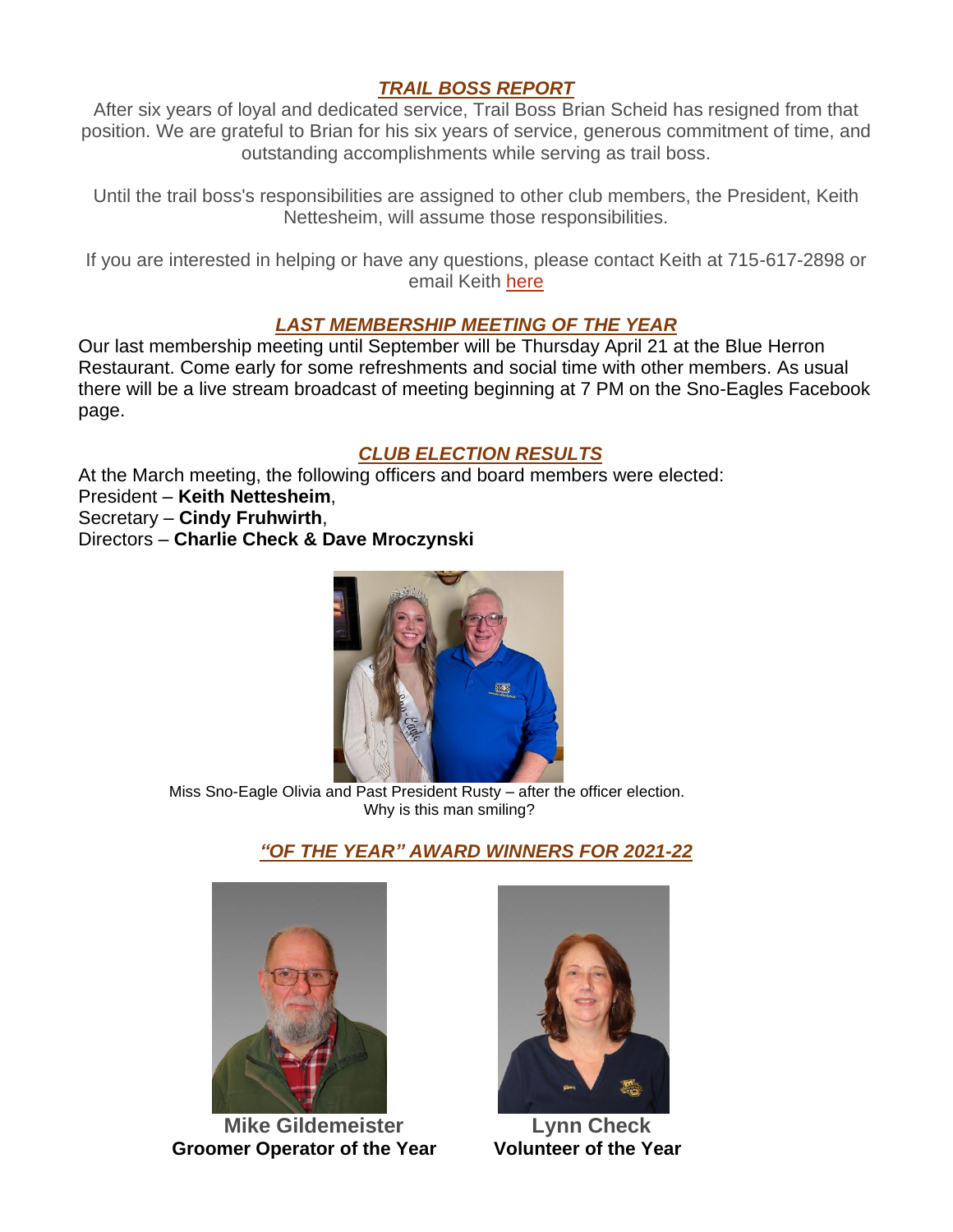### *GROOM TO RIDE DRAWING AT TRACKSIDE – MARCH 26*

With a large crowd in attendance, the Groom to Ride raffle drawing was held on March 26th at Trackside. Groom to Ride is a major fundraiser for three area snowmobile clubs

Representatives from the Sno-Eagles, Sno Buddies, and Northern Lights Snowmobile Club were present while the winning tickets were drawn by youth snowmobiler Natalie Jastrow.

The raffle generated \$44,565 in profit which was shared between the three clubs. All proceeds will be used for trail grooming programs. The Sno-Eagles portion of the earnings was \$19,034.

Trackside donated first prize, a 2022 Ski-Doo 600 snowmobile.

Second prize, 2023 World Championship Snowmobile Derby tickets for 4 reserved indoor Hot Seats including admission and parking was donated by the owners of the World Championship Derby Complex.

Third prize was a two-night stay at the Northernaire Resort donated by the Northernaire Resort Condo Association, dinner for two at Aromas Italian Restaurant donated by Bill and Karen Hren, and dinner for two at Spirit Lakeside Restaurant donated by Laura Forsyth-Madl and Jessica Czaplinski.

Fourth prize was \$300 cash.

The Sno-Eagles had bucket raffles prior to the drawing with prizes donated by local supporters.

The lucky winners of Groom to Ride are:

1st Prize - Kevin Muir 2nd Prize - Scott Radford 3rd Prize - Karen Reed 4th Prize - Mike Houdek

Special thanks to the many volunteers who made the event possible!





Three Club Representatives Sno-Eagle Pres. Keith Nettesheim Trackside Crew

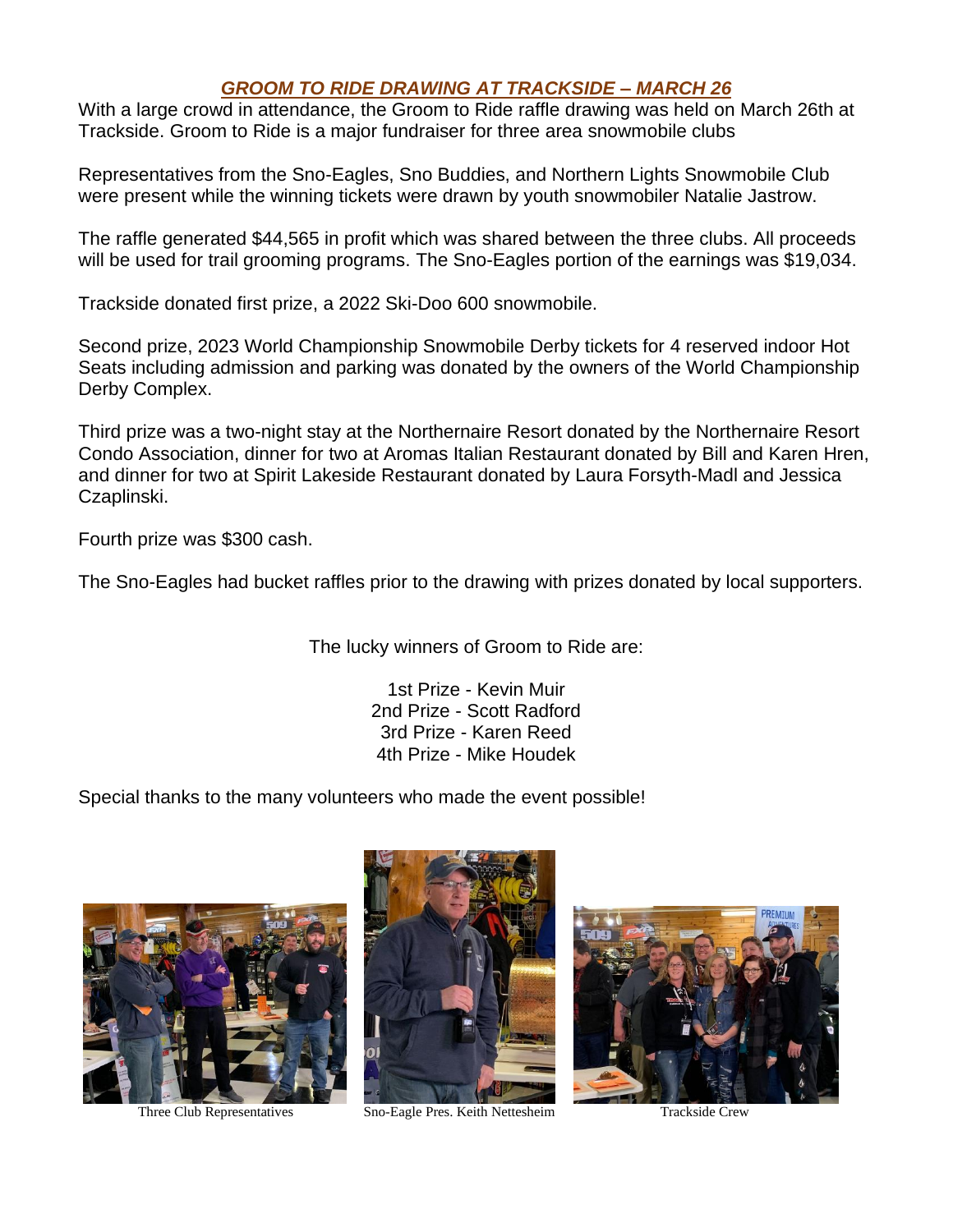





Dan Dumas preparing to broadcast Kathy Rockafellow selling tickets Club and Trackside reps with the Ski-Doo

#### *MARCH SATURDAY NIGHT OUT DRAWS BIG CROWD*

l,

Following the tremendous Groom to Ride Drawing at Trackside earlier in the day, the March Saturday Night Out was held at Buckshots Saloon and Eatery. Twenty-eight members enjoyed great food and fun and fellowship with members of their Sno-Eagles family. Dan & Tammy Ullsberger, as usual, were welcoming and supportive of Sno-Eagles. Watch for announcements of future SNO events coming soon!



#### *OFF SEASON ACTIVITIES AND VOLUNTEER OPPORTUNITIES*

The riding season is over, but Sno-Eagles is still here and will be active until the snow flies again. Activities continue throughout the off season.

We hope that you can join in as a participant or volunteer to help with planning. There's more to being a member of Sno-Eagles than buying a discounted trail pass to ride our great trails. The same small group of people now plan and lead most club activities. They are getting old, tired, & cranky. The club really needs some new blood to be infused into our activity leadership. The off season is a great time to do it. Sandy Lathrop, board member and Sno-Eagles Volunteer Coordinator is your contact person. You may be hearing from her about jobs that need to be done to make Sno-Eagles an even better club. You can call her at 319-360-1279 to volunteer for our events.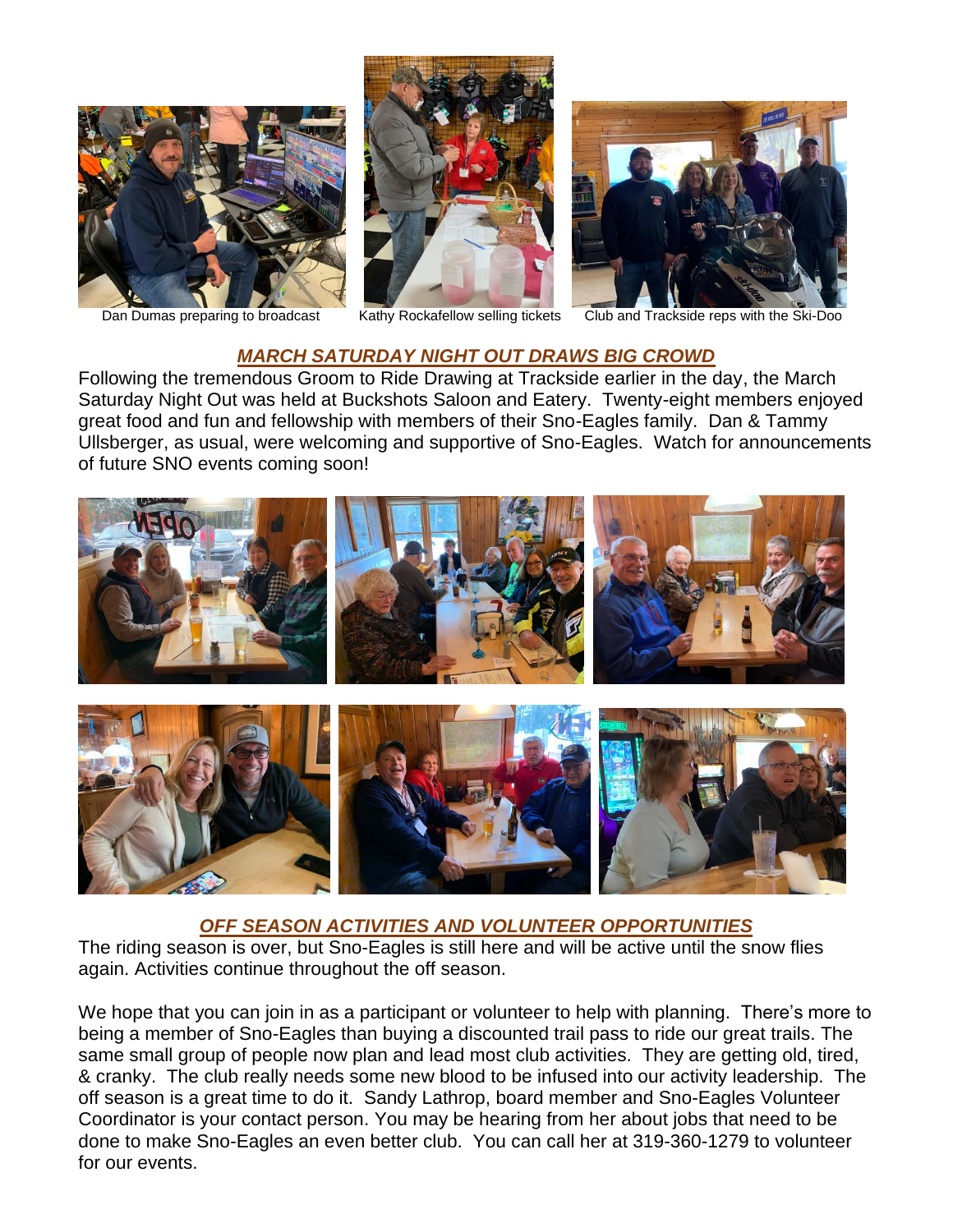### *MEMBERSHIP NEWS - YEAR ENDS ON JUNE 30TH*

The membership year for Sno-Eagles and the AWSC ends of June 30, 2022. You will receive an email reminder about that time. To qualify for the \$10 trail passes for your sleds for next season, you must have a current membership. You can't purchase them without renewing your membership or joining if you aren't currently a member. **You can renew or join beginning on July 1, 2022.** Please wait until July. The membership committee needs a little break in the action.

The annual Individual or Family Membership dues for 2022-23 remains at \$50. This includes your membership in both Sno-Eagles and the AWSC. The family membership includes a married couple and all of their children under the age of 19. Anyone 19 and older needs his or her own membership. Benefits of membership include our club communication (Newsletter and emails), Wisconsin Snowmobile News magazine, and, of course, the discounted \$10 trail passes for your sleds.

We also offer an Associate Family Membership for current members of another Wisconsin snowmobile club who wish to show their support for Sno-Eagles**. Reminder - This type of membership only includes Sno-Eagles.** You get your AWSC membership and benefits from your other club. The price of the Associate Membership is \$25 for the year.

\* \* \* \* \* \* \* \* \* \* \* \*

**During the summer we don't publish our newsletter. This is the last issue until fall. Sno-Eagles will, however, continue to notify members of upcoming events and important news via Sunday evening electronic newsletters. We will also post items on the calendar on our website. I want to thank those members who have made positive comments about the Newsletter this year. I appreciate it.** 

### *Ken Storms* **– Editor**

## **Annual Membership Meeting Minutes, March 17, 2022**

Minutes of the March 17, 2022 General Membership Meeting held at Eagle River Inn, Chef Rene's, live Streamed on Facebook. Thank you, Dan Dumas, for live streaming and Sponsors: Body Craft, Duwayne Kreager Insurance, American Family Insurance-Dave Mroczynski, Locally Global Real Estate and World Snowmobile Headquarters and Museum

1. Meeting was opened at 7:00 by President Rusty Wolf. The Pledge of Allegiance followed the opening.

Future Backpack Program donations will be monetary. We will have a jar for donations at each meeting and the Board voted to give the clubs half of the 50/50 to the Backpack Program. Thank you for your continued support of the program.

Thank you to Chef Rene for hosting the meeting today and for all the support of the club over the years.

- 2. Secretary Report: Deana requested a motion to approve the February 2022 meeting minutes. Fred second. Motion carried. No changes, minutes are distributed in the Newsletter and weekly email.
- 3. Treasurer's Report: Fred and gave the February 2022 financial report. Club is in a good financial position, fundraisers have been doing well this year, Groom to Ride is ahead of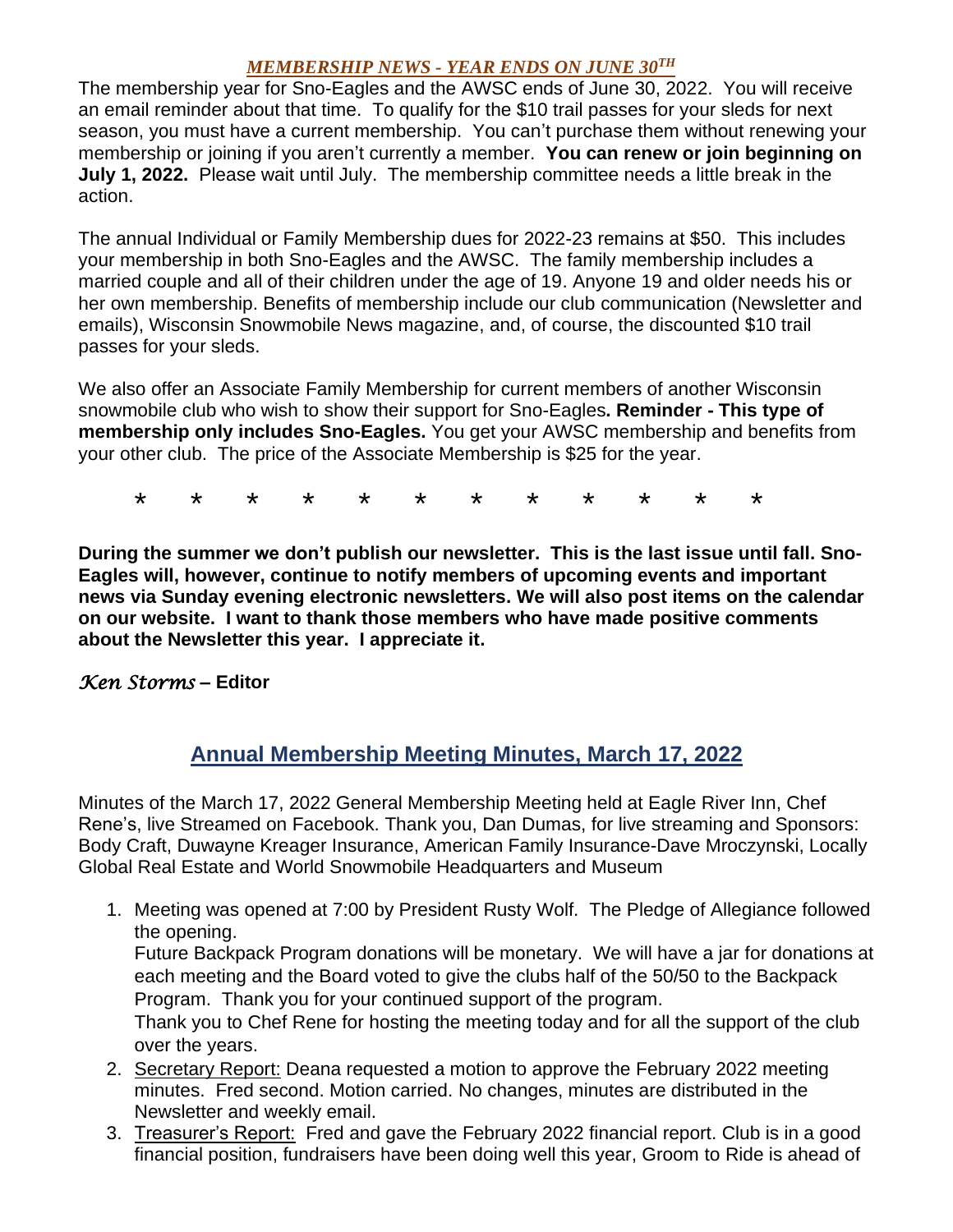last year, \$1500 from USA Hockey for Pond Hockey, \$2500 from WCDC for main events this year. Financial report is approved at Board Meetings.

- 4. Trail Boss Report Trails close tomorrow 8 am. It has been a great season. We have exceeded the cap of \$900.00. We are at 1123/mile. Gate closures and brushing will occur over the next few days, shop/equipment clean-up will occur as well in preparation for beginning maintenance on the equipment in May. Brian will be stepping down from Trail Boss position due to other commitments. Trail Boss job responsibilities will be divided up similar to how we have divided the trails system into quadrants with leaders for brushing. Keith and Brian will work through the transition this off-season. 4/19/22 there will be a meeting with ATV/Snomo clubs to turn over the trails for the ATV/UTV season.
- 5. Fundraising Committee Reports: Charlie Check
	- a. Sno-Eagles clothing is for sale on the website. We have made the switch in vendor. There continues to be back orders due to supply chain issues.
	- b. Groom to Ride Raffle –Ticket sales continue, drawing is 3/26/2022 at Trackside with free food/drink and basket raffle. Join us if you are in town. Tickets available at all establishments in the area. If you are interested in volunteering to sell tickets contact Charlie at [charlie@snoeagles.org](about:blank)
	- c. Upcoming Fundraising -- Summer Cash raffle planning underway will be 300 \$100 tickets sold, drawing will be Sno-eagles Day September 1 at Buckshot's. Map sales will also occur this spring/summer.
- 6. Activities Committee Report:
	- a. SNO- Next SNO is March 26 Buckshot's North. If you are going, let Cheryl Storm know at least a day in advance.
	- b. Miss Sno-Eagle- We will begin recruitment of the next Miss Sno-Eagle soon. Miss Sno-Eagle has been a part of our club since 1973. Cheryl Wolf has been the committee chair for the past 6 years and will be stepping down. Janine Hunter and Sonja Mroczynski will take over as co-leads along with Carole Linn and Jessica Pollack. Thank you to Cheryl for her leadership in this committee over the past 6 years. Thank you also goes out to Matt Van Skyhawk, the graphic artist who assist the club for multiple projects including; Miss Sno-eagle recruitment poster, map cover, gear graphics and the Frozen Journey book.
- 7. Membership Report 492 members, 91 new members this year, 35 complimentary for map ads and 7 honorary/complimentary members. The membership year ends 6/30/22. You can submit renewal memberships again on 7/1/22. Thanks to all our members
- 8. New Business

.

a. March Elections – Slate approved. These are two-year terms beginning at the next scheduled meeting; board, membership or special meeting after the annual election. President, Keith Nettesheim, Secretary, Cindy Fruhwirth, Board members, Dave Mroczynski and Charlie Check. Keith's election as president creates a vacancy in the vice-president position. This vacancy shall be filled by majority vote of the Board of Directors. The person selected shall serve the remainder of Keith's term as vice-president, one year.

Congratulations to the new officers and board members. Thank you to Rusty and Deana for the time they have been on the board.